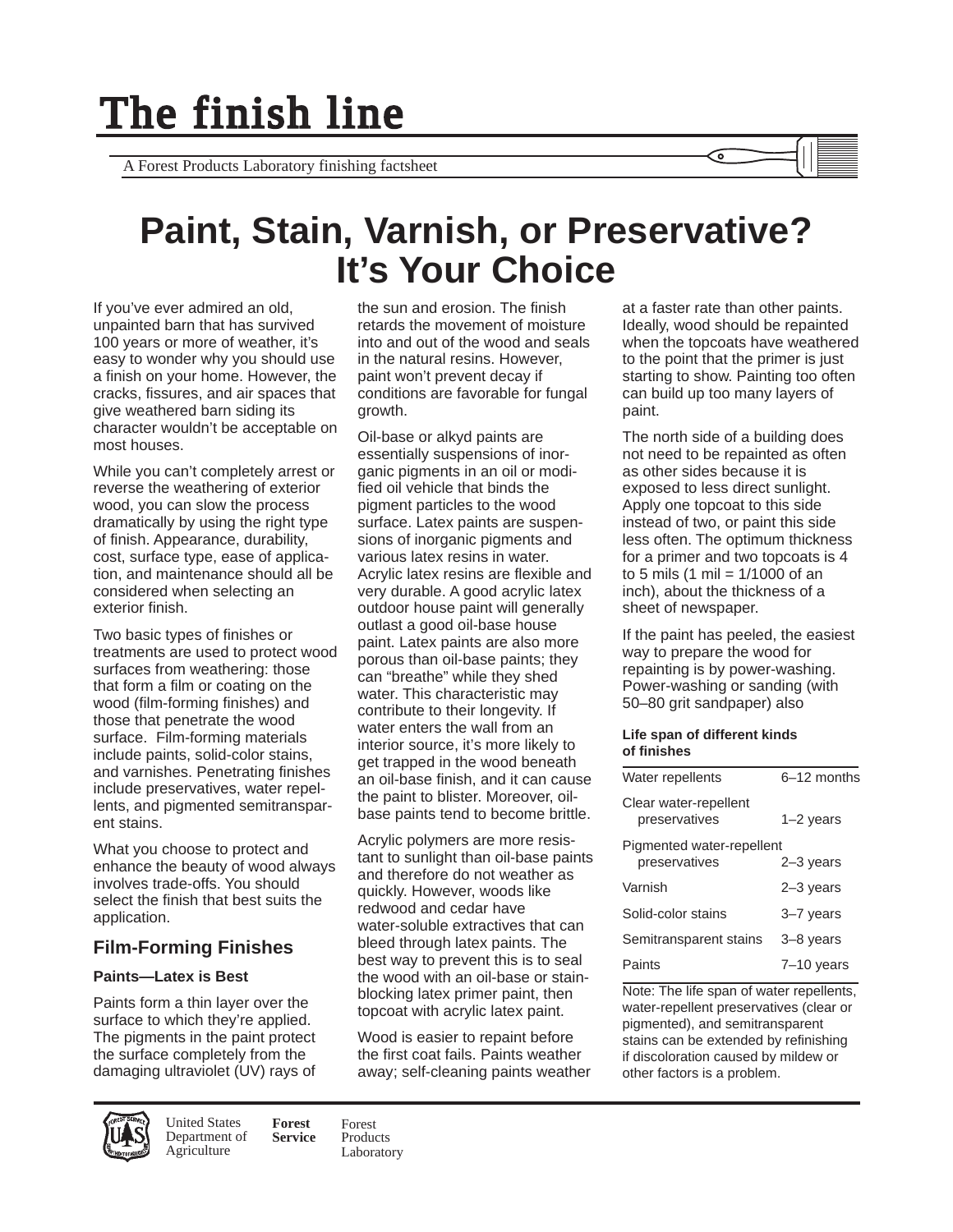improves the ability of new smooth siding to hold paint and removes weathered fibers of unfinished wood that have been exposed to sunlight for more than a few weeks.

Before applying paint, treat wood siding and trim with a paintable water-repellent preservative. This can be done by brush after the siding or trim is in place, or by dipping the wood before installation. All lap and butt joints of solid wood and all panel edges should be especially well-saturated.

Allow the treatment to dry for at least 2 warm, sunny days before applying the primer. If the wood has been dip treated, let it dry for about a week. Two coats of a good-quality acrylic latex house paint should be applied over the primer. In general, quality is directly related to price.

Brush application is always superior to roller or spray application, especially with the first coat. The job can be done faster if one person sprays the paint and another uses a brush to work the paint into the wood and even it out. Each coat should be applied within 2 weeks of the previous one, to avoid formation of a slick soaplike or chalky substance on the surface. If more than 2 weeks have elapsed, scrub the paint with water and a stiff-bristled brush before applying the next coat.

Temperature is important. Don't paint on a cool surface that will be heated by the sun within a few hours or at the end of a cool day when heavy dew will form at night. The temperature must stay above 40°F (4°C) for 24 hours for oil paints and above 50°F (10°C) for latex.

### **Solid-Color Stains**

Solid-color stains also form a film. They look and act like thin paints. Use a primer and two coats of stain. Refinishing may require only one coat. Like paints, latex solidcolor stains are usually more durable than oil-base stains. Solidcolor stains are preferable to paints when the wood is refinished frequently.

#### **Varnishes**

Varnish is another film-forming finish. However, because varnishes are clear, they require frequent maintenance to be attractive. Sunlight degrades both the varnish and the wood fibers directly beneath it. Some varnishes have chemicals that partially block UV radiation, but varnishes all soon begin to crack, peel, and flake, taking along the fibers of photochemically degraded wood. The wood needs to be cleaned and revarnished as soon as this breakdown occurs. Varnish lasts only 1 to 2 years on wood exposed to full sun, but longer on shaded wood. The life span of varnish can be extended by first staining the wood and then applying many coats of varnish.

## **Penetrating Finishes**

Penetrating finishes absorb into the wood, saturating the surface fibers and partially or completely filling the surface pores. Many penetrating finishes contain water repellents, usually in the form of paraffin wax dissolved in mineral spirits.

Water repellents are usually clear. They can be used alone as a natural penetrating finish or as a treatment prior to painting. Check the label of the finish to make sure that it is paintable.

Many clear penetrating finishes contain wood preservatives in addition to water repellents; these penetrating finishes are much better for outdoor use. The preservatives control the growth of mildew and other fungi. Some preservatives also discourage insect infestation. This is especially important in moist, shady locations.

Water-repellent emulsions have been developed for waterborne formulations, but these may not penetrate as well as the formulations made with mineral spirits.

### **Semitransparent Stains— Oil is Best**

Semitransparent stains are penetrating finishes with inorganic

pigments. High quality stains contain wood preservatives and water repellents. Semitransparent stains penetrate the wood without forming a film, allowing much of the wood grain to show through the finish. Latex-base semitransparent stains are film-forming finishes and will not perform like true penetrating stains. Oil-base semitransparent stains allow the wood to "breathe," so the finish doesn't blister or peel even if the moisture content of the wood is high. The pigment in a semitransparent penetrating stain greatly increases the durability of the finish by absorbing much of the UV radiation that would otherwise degrade the wood. The properties of the pigment, resin, preservative, and water repellent determine the durability of exterior stains.

Penetrating stains perform best on roughsawn, weathered, or coarse-textured wood. If you are finishing smooth wood, powerwash, sand, or wet the surface to relieve stresses and open the surface pores. Unlike paints, stains can be applied to weathered surfaces without preparing the surface. If the surface is dirty or has mildew, clean it with bleach and detergent before applying the finish. Penetrating stains are suitable for siding, trim, exposed decking, fences, and roof shingles.

Stains may be applied by brush, spray, or roller. To prevent lap marks, finish the board or panel in one working session.

Working in the shade will give the best results because longer drying time means greater penetration of the stain.

For best results, roughsawn or weathered lumber should be treated with two coats of penetrating stain; the second coat should be applied before the first is dry. If the first coat has completely dried, it may seal the wood surface so that the second coat scarcely penetrates. To prevent formation of a film, an hour after applying the second coat, use a cloth, sponge, or dry brush lightly wetted with stain to wipe off any excess stain